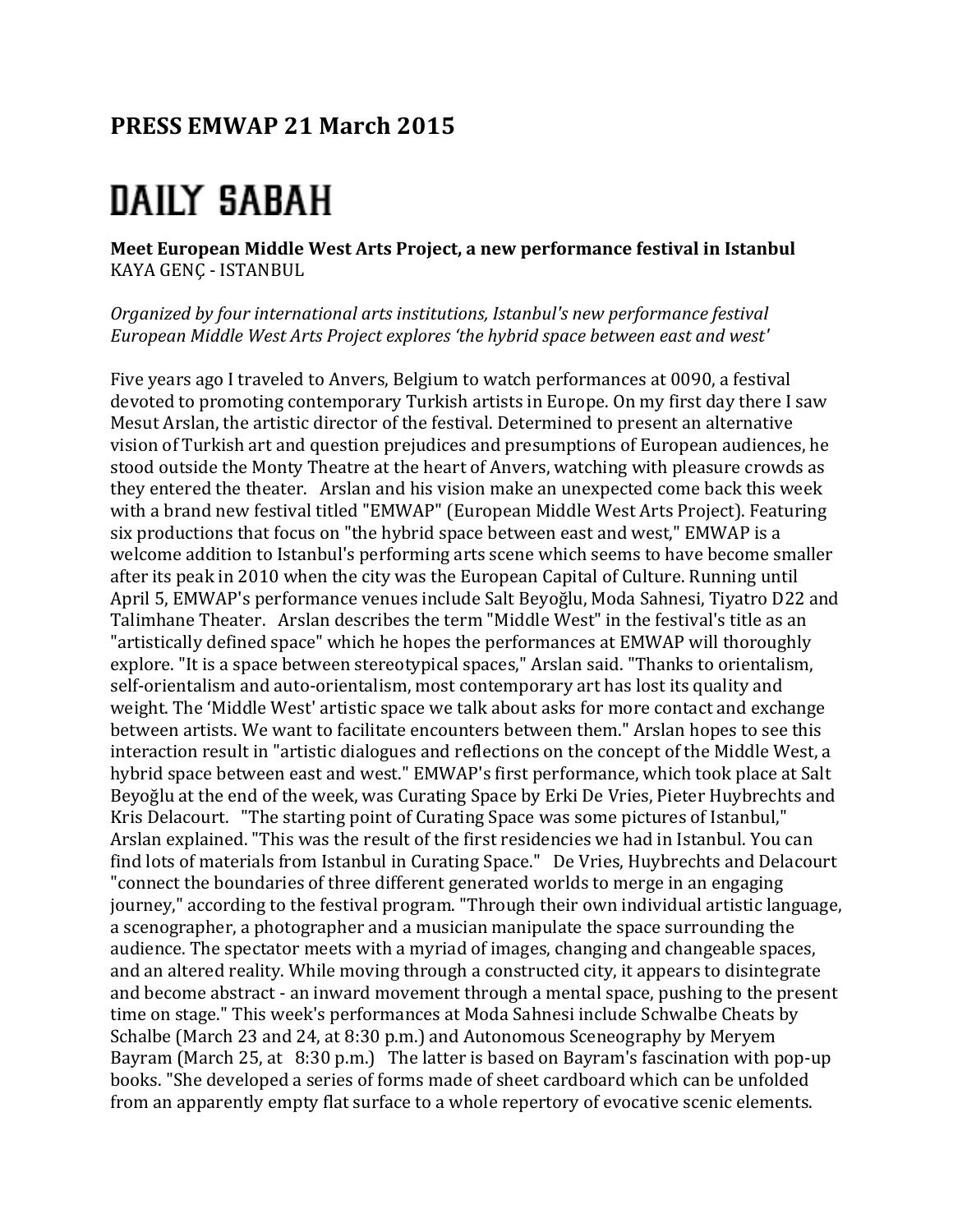Different artists were invited to use their imagination on the material. In this way, the project demonstrates what happens when the scenography does not rely on a story or choreography, but the other way around. How can the performance artists, sound and light designers contaminate these various scenic elements? In a sensitive yet evocative game of forms, spaces, objects and worlds are set up, revealing to what extent our perception of reality is determined by personal associations." Arslan and the festival team discovered that "the artist" could be the starting point of EMWAP. "We found that we are interested in producing sustainable dialogues between performance arts, artists, environments, managers, critics and the public," he said. "Our project focuses on the contemporary European art scene. It explores migrations and movements active within that scene. Our main focus is the nomadic status of the artist. We want to initiate artistic processes, with a special focus on research, residencies and performances." Funded by the European Cultural Program EMWAP features works by artists who work in different countries and tackle issues that exist within different countries. "How does this influence their work?" Arslan asked. "Does bringing together artists with different backgrounds result in a hybrid production? Is there a difference in the way the public receives the work according to the context of the location of the performance?" Arslan's Platform 0090 is based in Belgium and has a decade-long experience in working with partners, including Productiehuis Rotterdam in Netherlands, Arcola Theater in the U.K. and Talimhane Tiyatrosu in Istanbul. "I didn't select the EMWAP performances by myself," Arslan said. "I suggested the idea and we worked with our partners right from the beginning. We chose the artists and struggled to transform our synergies into artistic processes." One of the partners of the festival is the Arcola Theatre. Founded in 2000 by Mehmet Ergen and Leyla Nazlı in London, Arcola is famous for its sold out performances and is acknowledged as one of the most prestigious arts venues in the U.K. The Arcola is producing Anders Lustgarten's "Sharapnel: 34 Fragments of a Massacre" performance. Taking place in December 2011, the month when Turkish Armed Forces dropped bombs on a group of unarmed smugglers with mules, killing 34 civilians, the performance explores one of the most controversial episodes in the war on terror. Another highlight of the festival is "We need to move urgently," a performance by Taldans. Offering a way to "test new artistic, social, scientific models of acting together in an open spirit" the performance was created by Filiz Sizanli, Mustafa Kaplan and Vania Rovisco and will be presented on March 31 and April 1 at Moda Sahnesi.An Istanbul graffiti that has inspired Taldans seems to encapsulate the spirit of EMWAP festival. "There is a beautiful mess outside," it reads, "how can you stay in?"